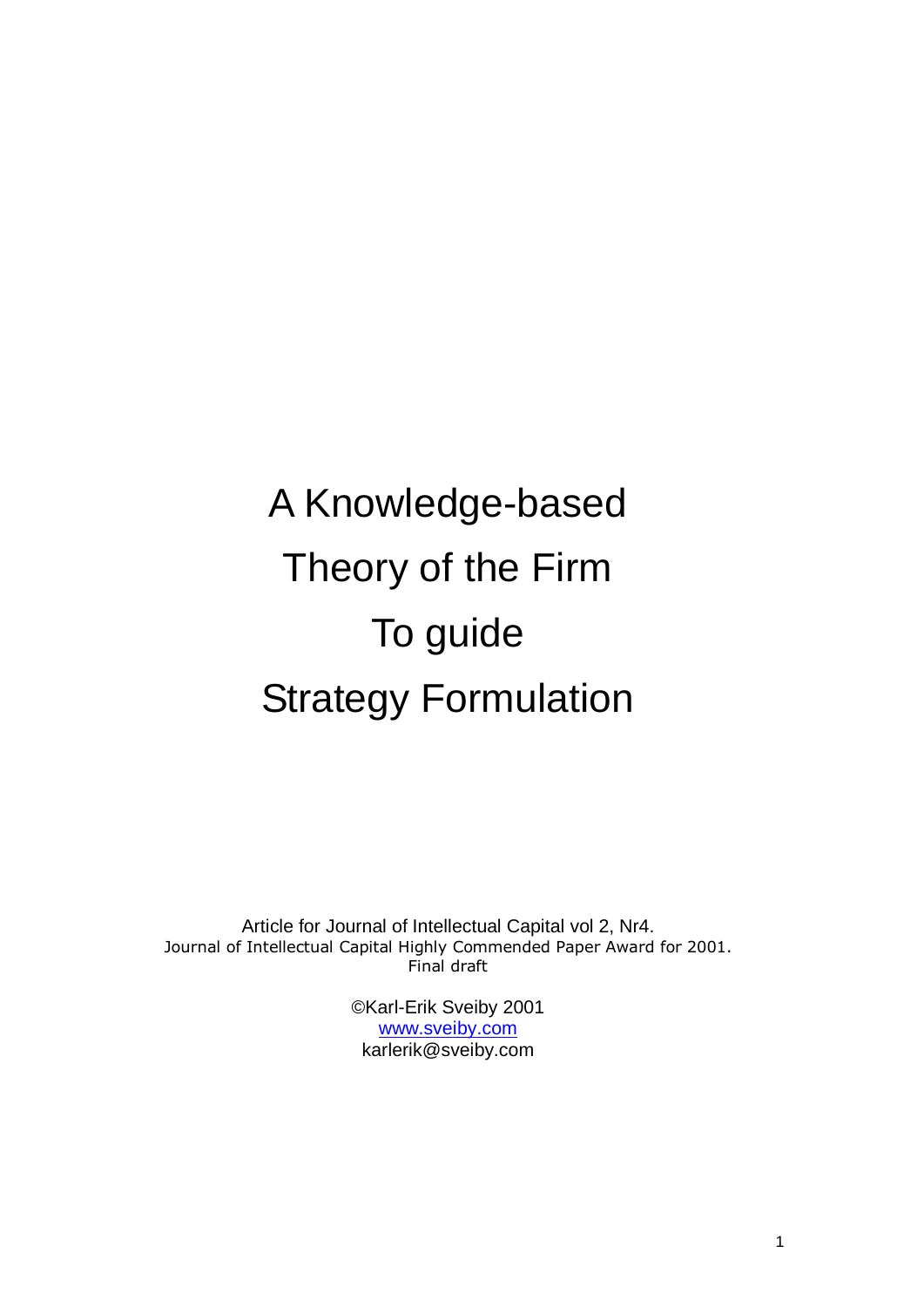# **Towards a Knowledge-based Theory of the Firm**

In the last two decades of the  $20<sup>th</sup>$  century a resource-based theory of the firm (Hamel G. & Prahalad C.K, 1990), (Blackler, 1995), (Wernerfelt, 1995) has received attention as an alternative to the traditional product-based or competitive advantage (Porter, 1980) view. The resourcebased perspective promises to improve understanding of strategy formulation also in firms, which are dependent on intangible resources, (Hall, 1992), such as, the rapidly growing knowledgebased services and knowledge-intensive industries (Sveiby, 1992).

(Venzin, Krogh&Roos,1998) make a distinction between three epistemologies that may guide practice and research under an epistemological perspective: the *cognitivist*, (represented by Simon 1982), the *connectionist* represented by (Zander & Kogut, 1995) and the *autopoietic*  introduced by (Maturana & Varela, 1980). The cognitivist perspective assumes organisations to be open systems, which develop knowledge by formulating increasingly accurate % epresentations+ of the world. The more data and information organisations can gather the closer the representation will be. Hence most cognitivist perspectives equate knowledge with information and data.

According to the connectionist epistemology the organisation still % epresents+ its outside world, but the process of representation of reality is different. As in cognitivist epistemology information processing is the basic activity of the system.

Autopoietic epistemology provides a fundamentally different understanding of the input to a system. Input is regarded as data only. Knowledge is private, a notion which comes close to (Polanyios, 1958) concept of %personal+knowledge. Autopoietic systems are both closed and open. Open to data, but closed to information and knowledge, both of which have to be interpreted inside the system. Autopoietic systems are self-referring; the world is not seen as fixed and objective. It is constructed within the system and it is therefore not possible to % apresent+ reality. An organisation can be seen as a group of individuals who have created an emergent common frame of reference.

Both (Nonaka & Takeuchi,1995) and (Sveiby,1997) come close to an autopoietic epistemology even if neither authors build their foundations on autopoeisis. Building on Plato and arguing against the Descartian body/mind spit, (Nonaka & Takeuchi,1995) and (Krogh, Ichijo and Nonaka, 2000) define knowledge as *a justified true belief*: *When somebody creates knowledge, he or she makes sense out of a new situation by holding justified beliefs and committing to them.* (Krogh &al.,2000). The emphasis in this definition is on the conscious act of creating meaning.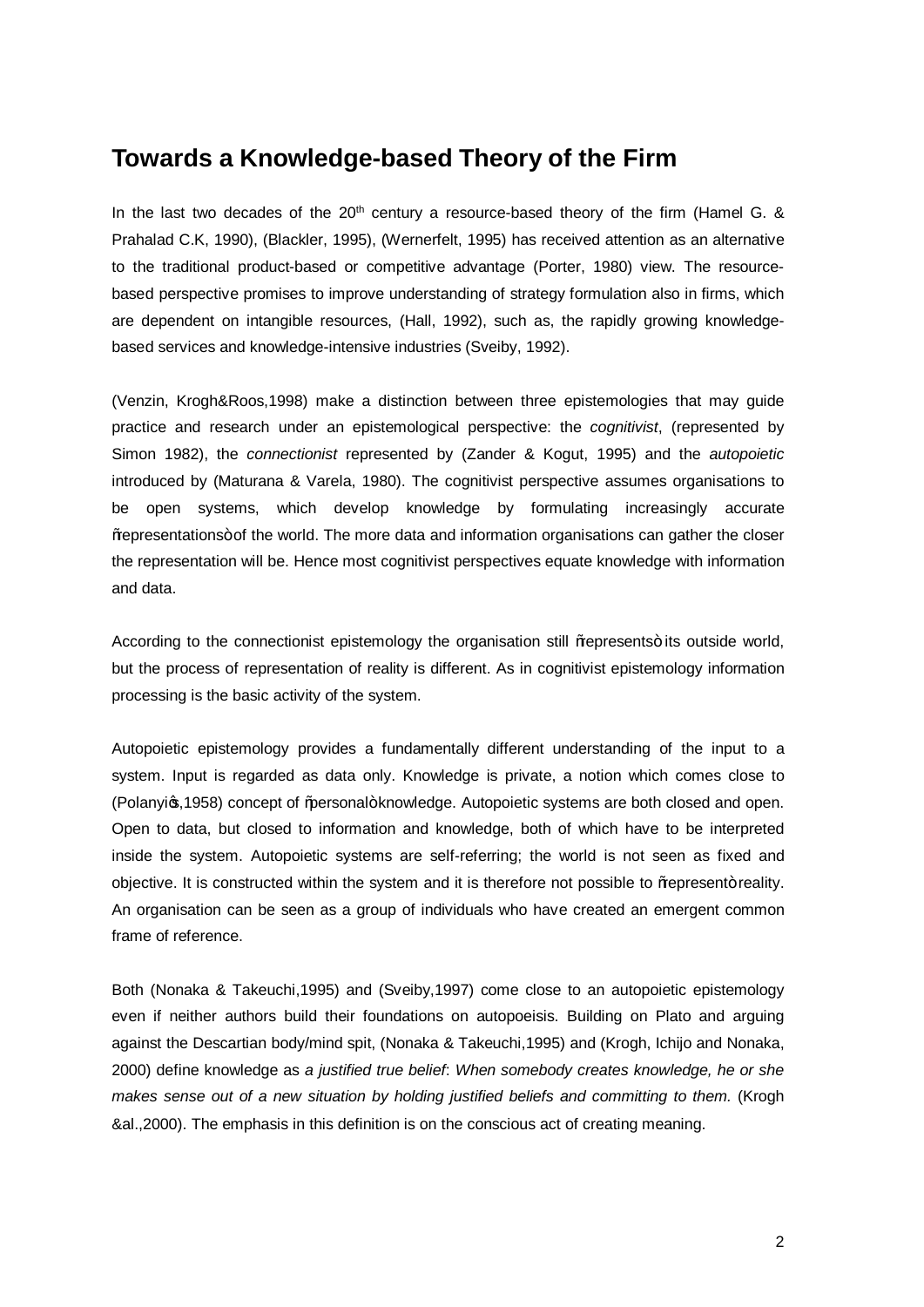Building on (Polanyi,1958) and (Wittgenstein,1995), (Sveiby,1994,1997) defines knowledge as a *capacity-to act*, (which may or may not be conscious). The emphasis of the definition is on the action element: *A capacity-to-act can only be shown in action.* Each individual has to re-create his or her own capacity to act and reality through experience . a view which is akin to constructivism (von Glaserfelt,1988).

Knowledge defined as a %apacity-to act+ is dynamic, personal and distinctly different from data (discrete, unstructured symbols) and information (a medium for explicit communication). Since the dynamic properties of knowledge are in focus, the notion *Individual Competence1* can be used as a fair synonym.

# *A Knowledge-Based Theory for Strategy Formulation*

The word %Strategy+ is usually associated with activities and decisions concerning the long-term interaction of an organisation with its environment. While competitive-based and product-based strategy formulation generally makes markets and customers the starting point for the study the resource-based approach tends to place more emphasis on the organisation's capabilities or core competences.

A knowledge-based strategy formulation should thus start with the primary intangible resource: the competence of people. People are seen as the only true agents in business; all tangible physical products and assets as well as the intangible relations are results of human action, and depend ultimately on people for their continued existence. People are seen to be constantly extending themselves into their world by both tangible means, such as craft, houses, gardens and cars and intangible corporate associations, ideas, and relationships.

(McLuhan, 1967), calls these intangible extensions % media + Inspired by McLuhan, (Sveiby, 1997) suggests that people in organisations create *structures* in order to express themselves. Structures are not objects. Structures should be seen as constructed in a constant process by people interacting with each other, (Weick 1977, 1983). If one looks for a structure one will not find it. What one will find are events linked together. These sequences, their pathways and their timing are the forms we tend to make into objects. Most %bings+ in organisations are such dynamic relationships, so verbs such as \tang\tang\times\times\text{\math}\$ are better descriptions than the nouns knowledge and organisation.

People can use their competence to create value in two directions: by transferring and converting knowledge *externally* or *internally* to the organisation they belong to. When the managers of a manufacturer direct the efforts of their employees internally, they create tangible goods and intangible structures such as better processes and new designs for products. When they direct their attention outwards, they will in addition to delivery of goods and money also create intangible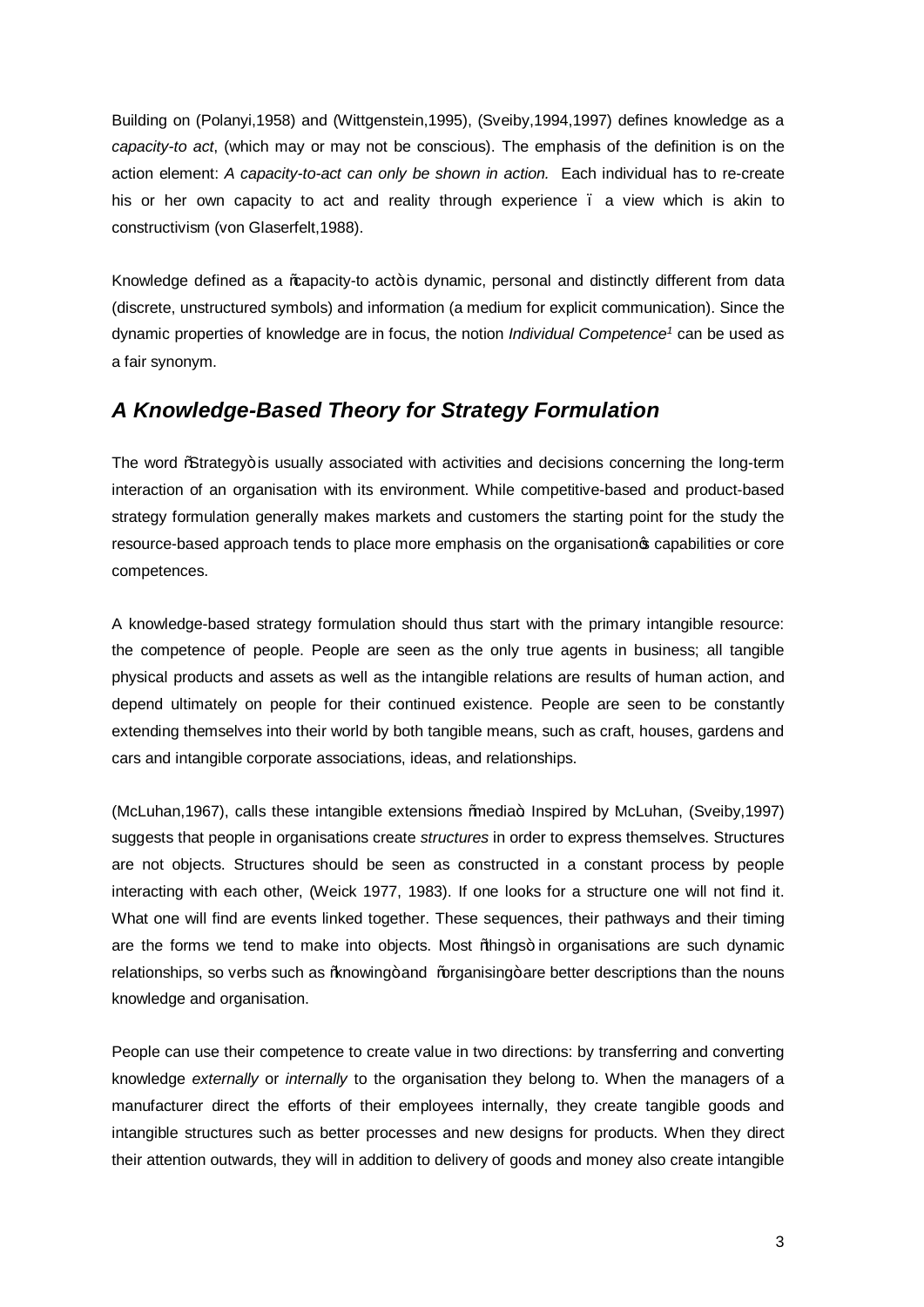structures, such as customer relationships, brand awareness, reputation and new experiences for the customers.

### *Three 'Families' of Intangible Resources2*

The *External structure* can be seen as a family<sup>3</sup> of intangible relationships with customers and suppliers, which form the basis for the reputation (image) of the firm. Some of these relationships can be converted into legal property such as trademarks and brand names. The value of such intangible resources is primarily influenced by how well the company solves its customers´ problems, which involves an element of uncertainty. Reputations and relationships can be good or bad, and can change over time. They are partly independent of individuals.

When people direct their actions internally they create an *Internal Structure*. The family of Internal Structure can be seen to hold patents, concepts, models, templates, computer systems and other administrative more or less explicit processes. These are created by the employees and are generally "bowned+ by the organisation. However, the organisation can legally own only a small part of the Internal Structure. The informal powerplay, the internal networks, the %aulture+ or the "spirit" can also be regarded as belonging to the internal structure. It is useful to include also the competence of individuals in the Internal structure family, such as support staff, accounting, IT, HR and management in the Internal Structure family, since it is not possible to separate the internal structure from its creators.

Internal structure is thus partly dependent, partly independent of individuals. Even if the most valuable individuals leave a company that depends heavily on them, such as a consultancy firm, at least part of both the internal and the external structures (the brand name) will probably remain intact and can serve as a platform for a new start, (Sveiby & Lloyd, 1987).

The *Individual Competence* family consists of the competence of the professional/technical staff, the experts, the R&D people, the factory workers, sales and marketing  $\ldots$  in short all those that have a direct contact with customers and whose work are directly influencing the customers view of the organisation.

The distinction between professional/technical staff and support/managerial staff is made because their different roles determine both how they relate to each other and how they relate to the external world. Such classification so it is useful for strategy formulation and action planning. The divide between professional experts and administrative staff commonly found in knowledgeintensive firms (Sveiby 1987, 1992, 1997) is for instance explained by the theory as a lack of knowledge sharing between the two.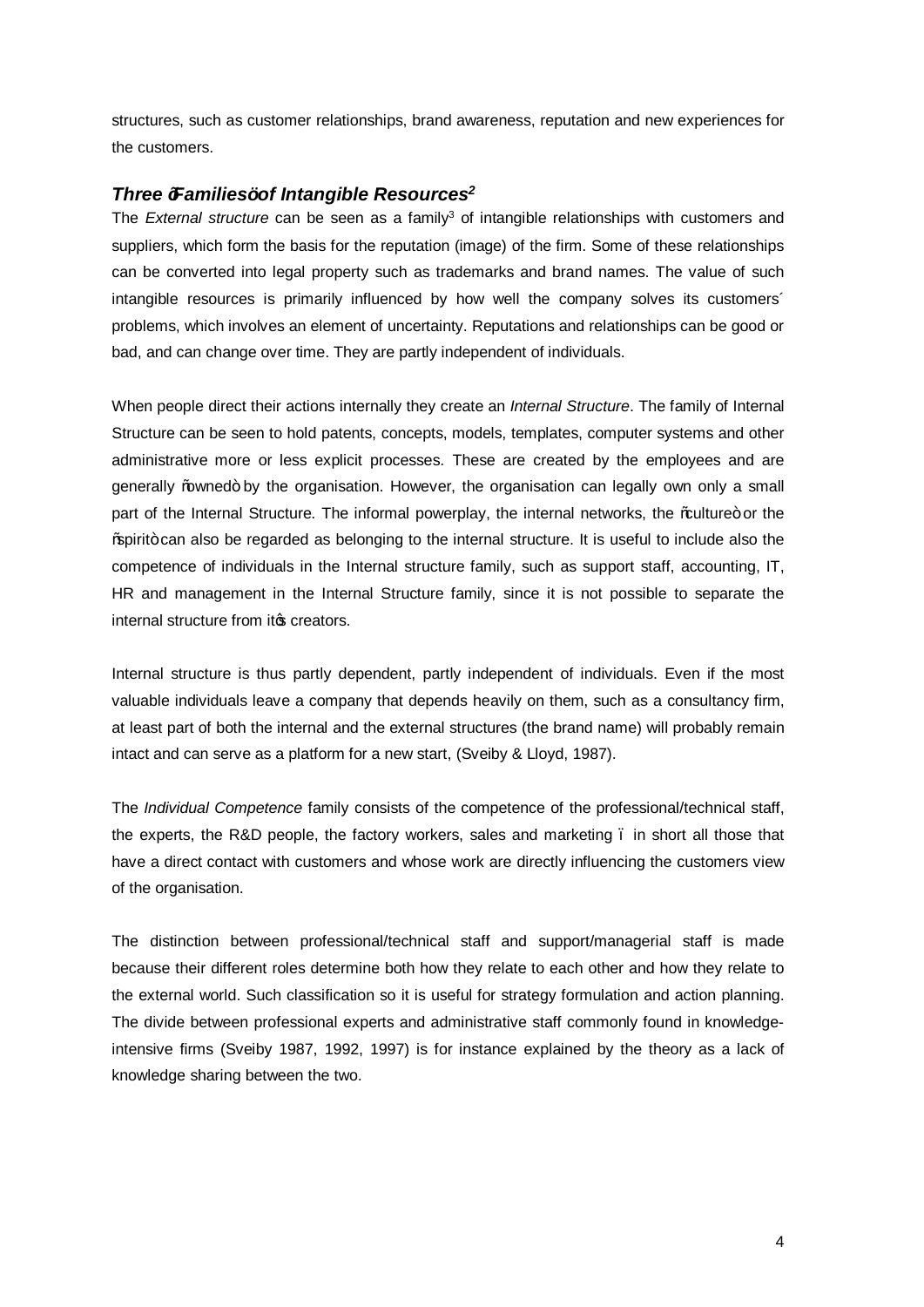# *Leverage Knowledge Transfers/conversions to Create Value*

To appreciate why a knowledge-based theory of the firm can be valuable for strategy formulation let us consider some of the features that differentiate knowledge transfers from tangible goods transfers. In contrast to tangible goods, which tend to depreciate in value when they are used, knowledge grows when used and depreciates when not used. Building up competence in a language or a sport requires huge investments in training and managerial competence takes a long time on-the-job to learn. If one stops speaking the language it gradually dissipates.

The manufacturing and transportation of physical goods from suppliers, via a factory to a buyer gave us the concept of the Value Chain. If we see the organisation as creating value from transfers and conversions of knowledge together with its customers the Value Chain collapses and the relationship should better be seen as a Value Network (Allee, 2000); an interaction between people in different roles and relationships who create both intangible value (knowledge, ideas, feedback, etc) and tangible \$-value.



**Figure 1 The Firm from a Knowledge-based Perspective4**

In contrast to the Value Chain the intangible value in a Value Network grows each time a transfer takes place because knowledge does not physically leave the creator as a consequence of a transfer. The knowledge I learn from you adds to my knowledge, but it does not leave you. Thus, from an organisational viewpoint the knowledge has effectively doubled. *Knowledge shared is*  knowledge doubled. From an individual point-of-view the perspective however, is different. Here knowledge shared may be an opportunity lost if the effect of the sharing becomes lost career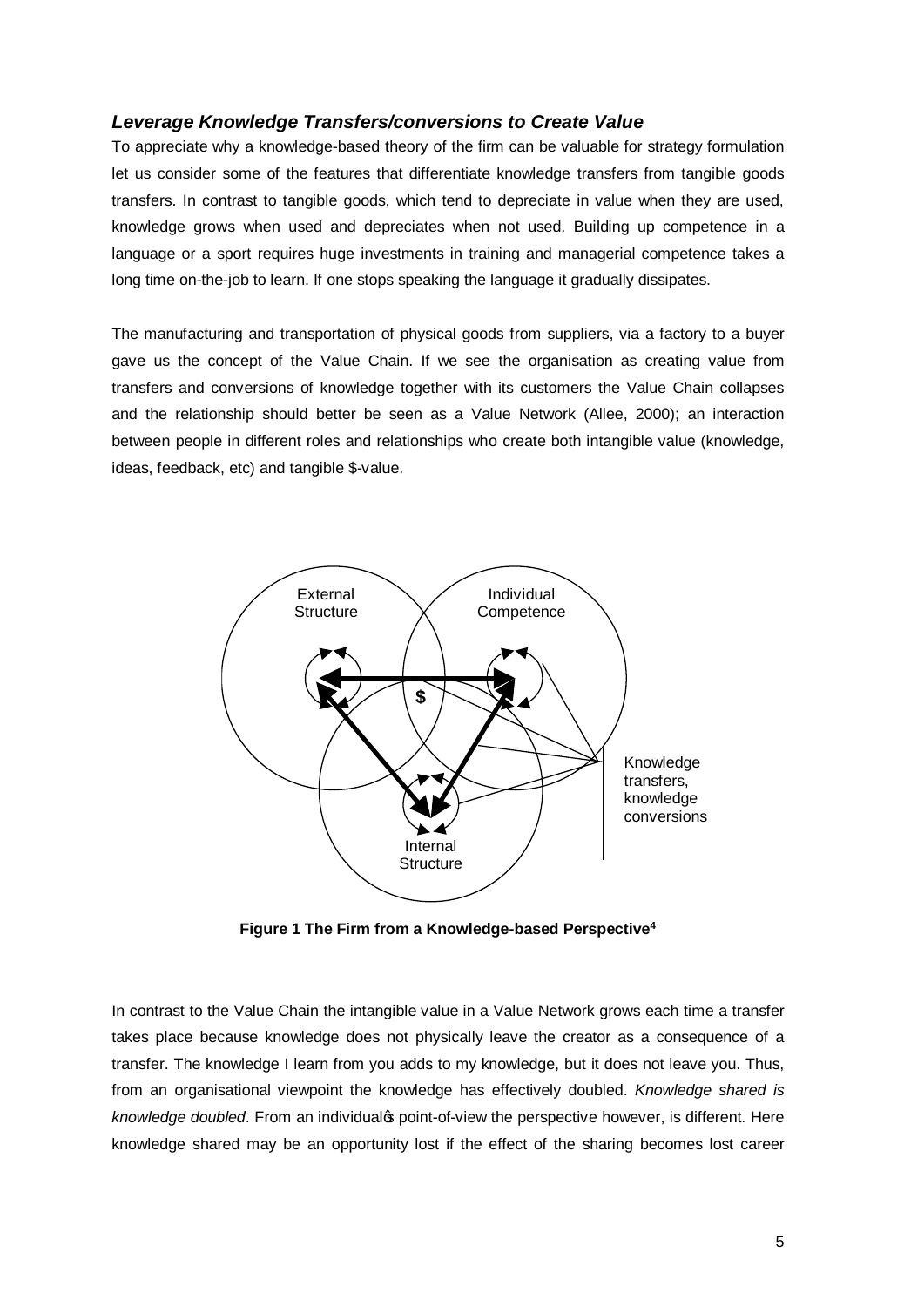opportunities, extra work and no recognition. Knowledge shared can be competitiveness lost. Fear of dismissal or competition are commonly cited reasons why individuals do not share what they know or what they create.

While the above primarily is concerned with transfer of existing (often hidden and/or underutilised knowledge), another issue is the creation of entirely new knowledge. (Nonaka & Takeuchi, 1995), argue that new knowledge is created in the conversion of explicit/tacit knowledge from one type to another.

The strategy formulation issues are concerned with how to utilise the leverage and how to avoid the blockages that prevent sharing and creation of new knowledge. The key to value creation lies with the effectiveness of such transfers and conversions.

The choice of the words %transfer+ and %tonversion+ may suggest one-directional movements of knowledge. This is not the intention. Knowledge transfer between two individuals is a bidirectional process, which tends to improve competence of both and teamwork tends to be a cocreation of knowledge involving the whole team. Moreover, transfer of competence depends on conversion from tacit to explicit and back to tacit again in an endless spiral (Nonaka & Takeuchi, 1995). However, it helps strategy formulation and action planning to distinguish directional components of the activities, hence the choice of words.

A resource understood as a capacity-to-act cannot be discussed without reference to people and how to motivate individuals to share and create. A long tradition of research in creativity and creative action, summarised in (Ford C. & Gioia D. ed., 1995) suggests that managerial approaches aimed at managing environments or a %coaching+ style (Sveiby, 1990) are more appropriate than command-control of individual behaviours. (Krogh, Ichijo, Nonaka, 2000) uses the term *enabling* to describe the managerial style required.

One feature of a knowledge-based theory of the firm is that it challenges perceptions about the boundaries of an organisation. What is indeed % he organisation+ if customers and suppliers are included as families of the firm as in Figure 1? When the importance is placed on how effective the value creation is in the whole system, the issue of whether an individual is a formal employee, a customer, a contractor, a supplier or a customer becomes less of an issue as long as the relationship generates value. An ex-employee can for instance be more valuable as a customer than as an employee, a fact long exploited by the professional services firms.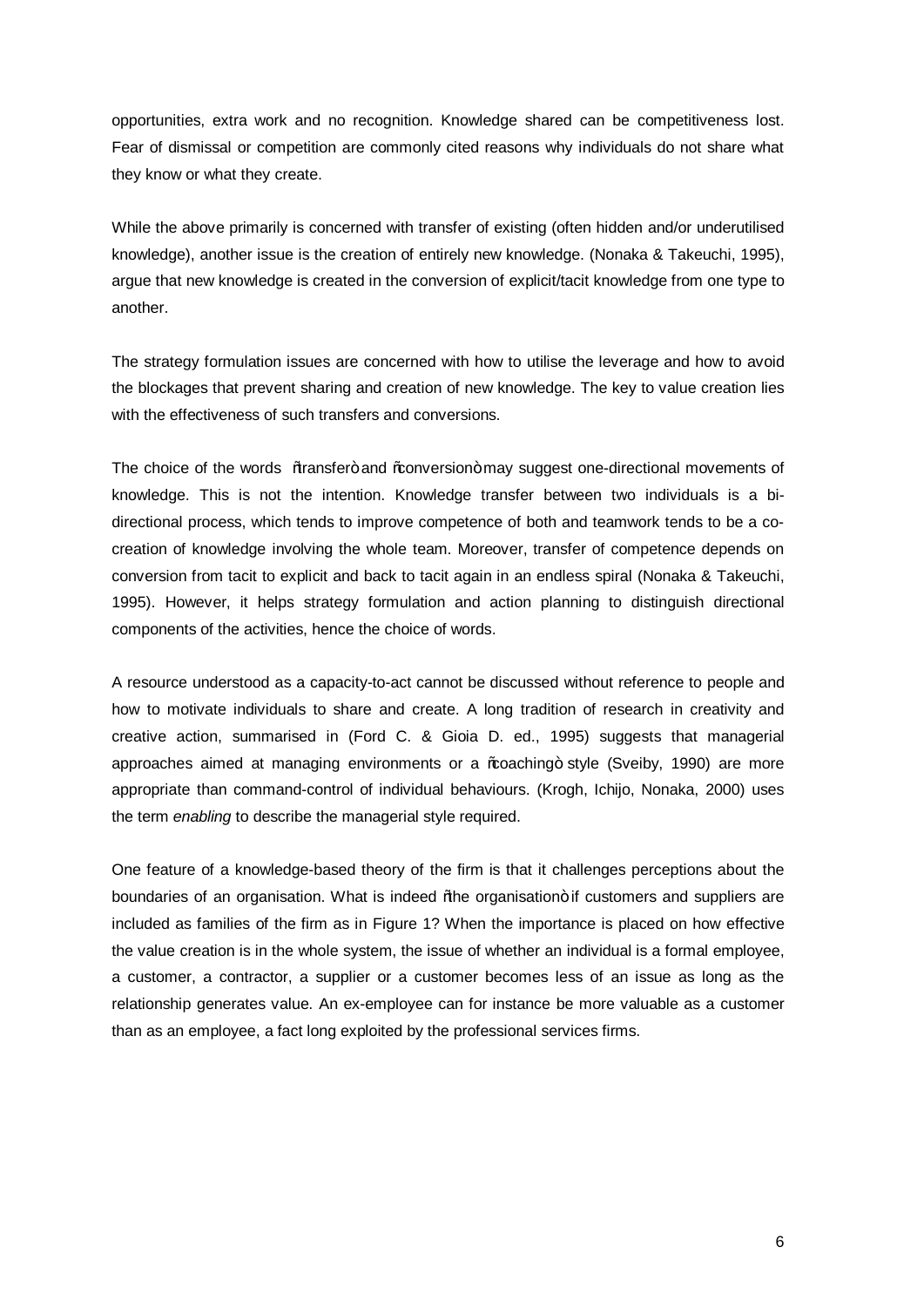# *The Ten Knowledge Strategy Issues*

Given the framework above we can distinguish nine basic knowledge transfers/conversions, which have the potential to create value for an organisation. Activities that form the backbone of a knowledge strategy, are to be aimed at improving the capacity-to-act of people both inside and outside the organisation.

- 1. Knowledge transfers/conversions between individuals
- 2. Knowledge transfers/conversions from individuals to external structure
- 3. Knowledge transfers/conversions from external structure to individuals
- 4. Knowledge transfers/conversions from individual competence into internal structure
- 5. Knowledge transfers/conversions from internal structure to individual competence
- 6. Knowledge transfers/conversions within the external structure
- 7. Knowledge transfers/conversions from external to internal structure
- 8. Knowledge transfers/conversions from internal to external structure
- 9. Knowledge transfers/conversions within internal structure
- 10. Maximise Value Creation . See the Whole



**Figure 2. The Ten Knowledge Strategy Issues**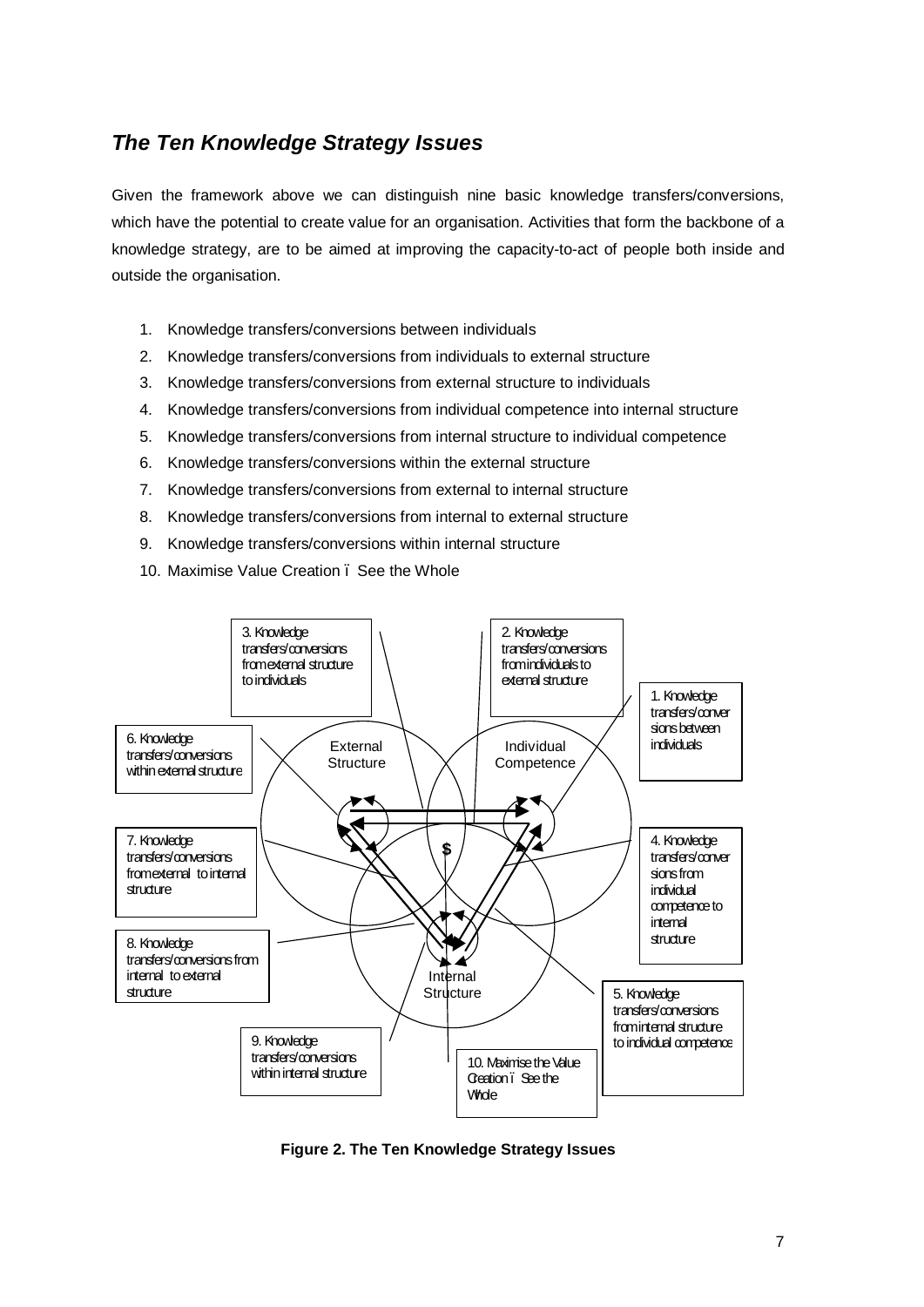## *1. Knowledge Transfers/Conversions Between Individual Professionals*

Knowledge transfers/conversions between individuals are concerned with how to best enable the communication between employees within in the organisation and determine what types environments are most conducive to creativity. The strategic questions are: *How can we improve the transfer of competence between people in our organisation?* And: *How can we improve the collaborative climate?* The most important issues are probably concerning *trust* in the organisation. See for instance (Huener, Krogh & Roos, 1998). How willing are people to share their ideas and what they know? Answers to such questions lead towards activities focused on trust building, enabling team activities, induction programs, job rotation, master/apprentice schemes, etc.

*Examples*: Oticon, the Danish hearing-aid manufacturer established in 1905, has re-designed whole work areas to create an atmosphere of openness, flexibility, creativity and sharing. The company emphasizes  $%$  /we+ interaction. Stand-up coffee bars encourage impromptu meetings, and dialogue rooms+ with a table and chairs help employees relax while solving problems or sharing knowledge. Oticon even locked up elevators so there would be more % accidental+ meetings in the stairwell. The company believes that paperwork hampers the exchange of information because it is slower and more formal than oral communication. The company therefore designated a % aper room, + the only room where paper is  $\texttt{+safe}$ . Even electronic mail is discouraged in favor of face-to-face communication. These tactics have contributed towards live dialog becoming an integral part of Oticonos business, so much so that other forms of communication are almost non-existent. (LaBarre, 1994)

Personnel rotation programs are common, and expose employees to expertise held locally and tacitly and are common. For instance every executive including the CEO at Southwest Airlines spends at least one day every quarter as a baggage handler, ticket agent, or flight attendant. This %hop-floor+experience keeps the knowledge of the operation fresh in the minds of all employed. It also improves communication across all levels. (Fambare, 1989)

### *2. Knowledge Transfers/conversions from Individuals to External Structure*

Knowledge transfers/conversions from individuals to the external structure are concerned with how the organisation semployees transfer their knowledge to the outer world. The strategic question is: *How can the organisation's employees improve the competence of customers, suppliers and other stakeholders?* Answers to such questions lead towards activities focused on empowering the employees to help the customers learn about the products, getting rid of red tape, doing job rotation with customers, holding product seminars, providing customer education, etc.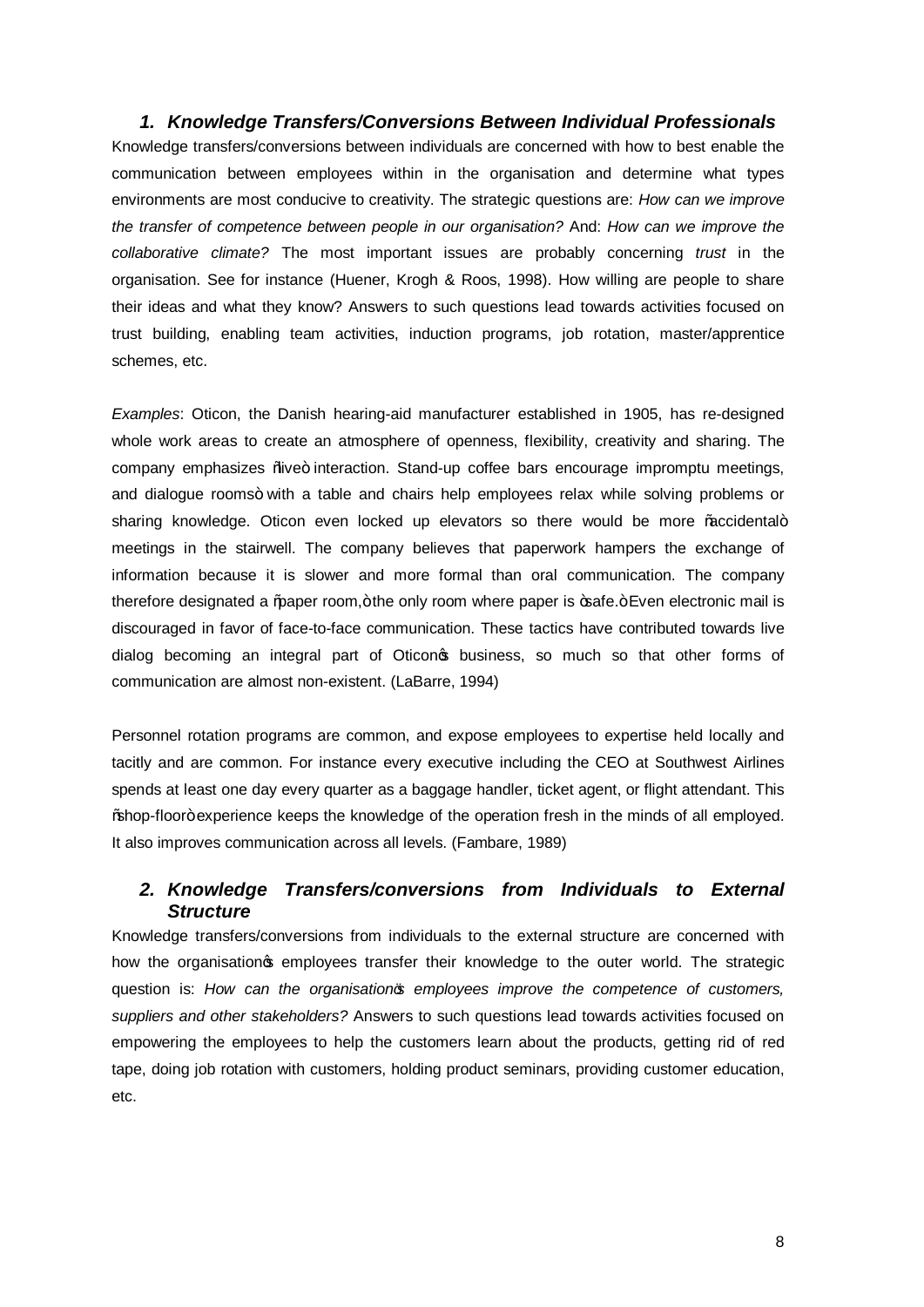*Examples*: Consultants at McKinsey, the US based consulting firm, are encouraged to spend time on publishing their research and methods in order to build the reputation of the firm.

Baxter International markets healthcare products and has extended its offering to include service to hospitals. Baxter employees now mix drugs in intravenous solutions and act as brokers for other vendors. (Harari, 1994).

# *3. Knowledge Transfers/conversions from External Structure to Individuals*

Employees learn a lot from customer, supplier and community feedback such as ideas, new experiences, feedback and new technical knowledge. Knowledge transfers/conversions from the external structure to individuals are concerned with how the organisation temployees can learn from the external structure. This is the counterpart of section 2. above. Organisations tend to have procedures in place that capture such knowledge (see section 7. below), but they are scattered, not measured and hence do not systematically influence strategy formulation. The strategic question is: *How can the organisation's customers, suppliers and other stakeholders improve the competence of the employees?* Answers to such questions lead towards activities focused on creating and maintaining good personal relationships between the organisation was own people and the people outside the organisation.

*Examples*: Adding an intangible dimension to traditional \$-based sales and revenue reporting, enables an organisation to follow up such intangible revenues (Sveiby 1998). Employees at Betz Laboratories in Trevose, Pennsylvania, frequently participates in its customersq quality management teams in order to gain a better understanding of, and even anticipate, customer needs. This knowledge is used to develop products that will boost customer sales. Betz measures value added from this knowledge by tracking its customersqreturn on investment, and its own employees receive awards for outstanding efforts to increase these returns. (Garvin, 1993)

# *4. Knowledge Transfers/conversions from Competence to Internal Structure*

Huge investments are currently being made in order to convert competence (often tacitly held) individual into data repositories. According to IDC worldwide KM services spending will increase at a compound annual growth rate (CAGR) of 41%, from \$2.3 billion in 2000 to \$12.7 billion in 2005, (IDC, 2001). The idea is that information in such repositories will be shared with the whole organisation. Indeed, the marketers of database software have been so successful that many managers believe that buying a database is equal to % mowledge Management+. My argument is that it is only one of nine possible strategic activities. To focus one tnivestments on databases and document handling etc. will realise only a fraction of the value of a more strategic approach based on a knowledge-based theory of the firm, which comprises all nine knowledge transfers/conversions.

The strategic question is: *How can we improve the conversion of individually held competence to systems, tools and templates?*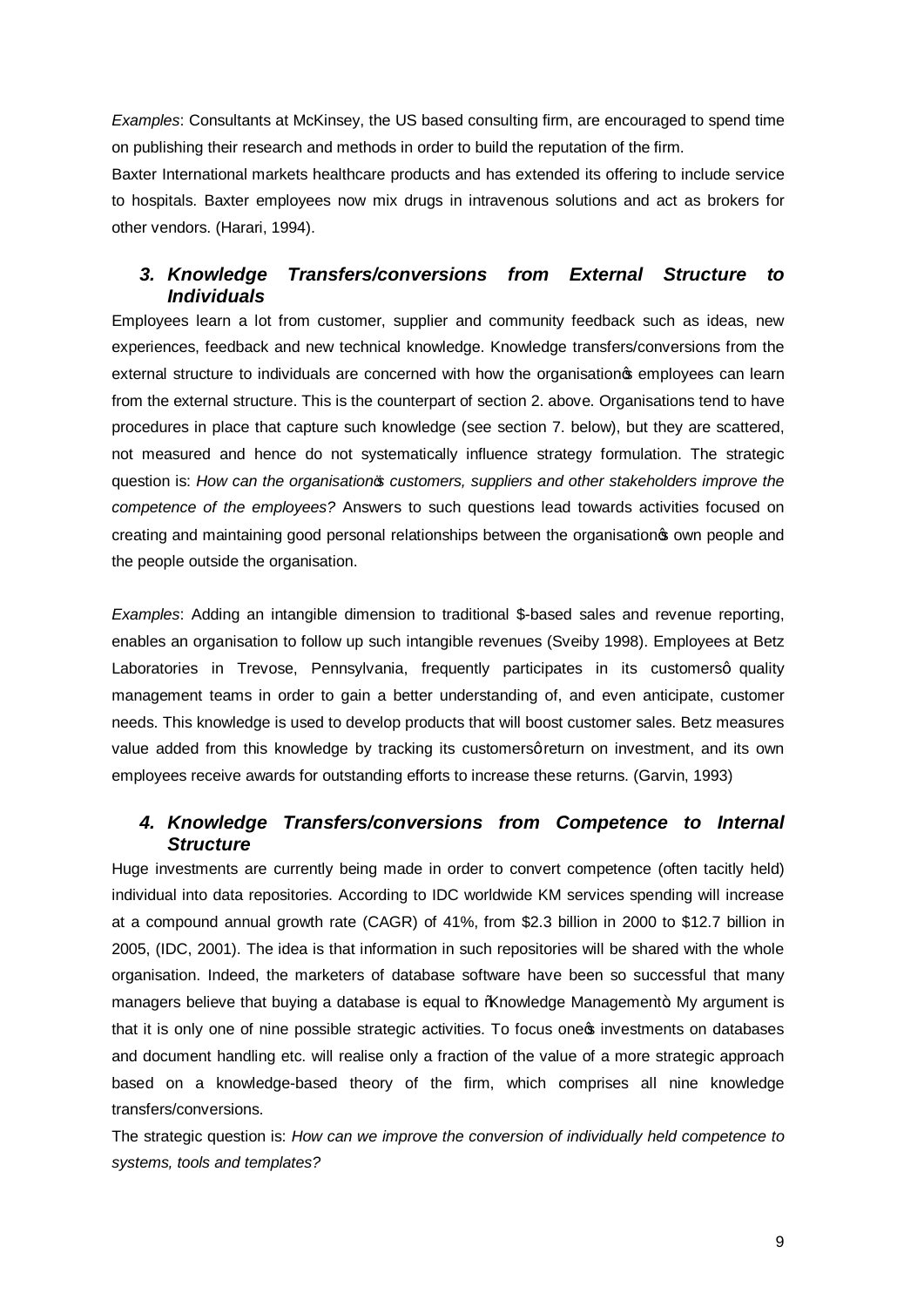Answers to this question lead towards activities focused tools, templates, process and systems so they can be shared more easily and efficiently.

*Example*s *abound*: AI systems for medical diagnostics, intranets, document handling systems, databases, etc.

The key to create value from database or intranet system is not the sophistication of the technology but on the climate in the firm and the level of involvement from all agents in the system. The US chemicals manufacturer Buckman Labs is well-known for nurturing a collaborative climate despite the fact that its 1,300 associates are spread all over the world. The company has been using electronic means for capturing experiences and information since 1987. It products to sales ratio went from ~25% to >35% when it began involving the customers in their intranet in 1994 (Buckman, 2001).

# *5. Knowledge Transfers/conversions from Internal Structure to Individual Competence*

This is the counterpart of 4. above. Competence % aptured in a system+ is information and this information needs to be made available to other individuals in such a way that they improve their capacity to act; otherwise the investment is a waste. IT systems can by definition only produce information. The key to value creation is whether the information generates competence. The strategic question is: *How can we improve individuals' competence by using systems, tools and templates?*

Answers to such questions lead towards activities focused on improving the human-computer interface of systems, action-based learning processes, simulations and interactive e-learning environments.

*Examples*: IKEA, the Swedish furniture company, uses customised simulations for speeding up the learning of its warehouse employees.

The Copeland Corporation, a manufacturer of compressors, changed its entire manufacturing approach based on the results of a single demonstration effort, in which a multifunctional team designed a demonstration factory to manufacture a new product line. Experimentation, whether an ongoing program or a demonstration project, helps individuals move from superficial knowledge to a more basic understanding of its processes- from knowing about something to learning how and why. The corporation was able to transform from a high cost operation with marginal quality to a 25 percent market share in two years. (Garvin, 1993)

#### *6. Knowledge Transfers/conversions within the External Structure*

What do the customers tell each other about the services/products of a supplier? How are the products used? The conversations among the constituencies can have an enormous impact on a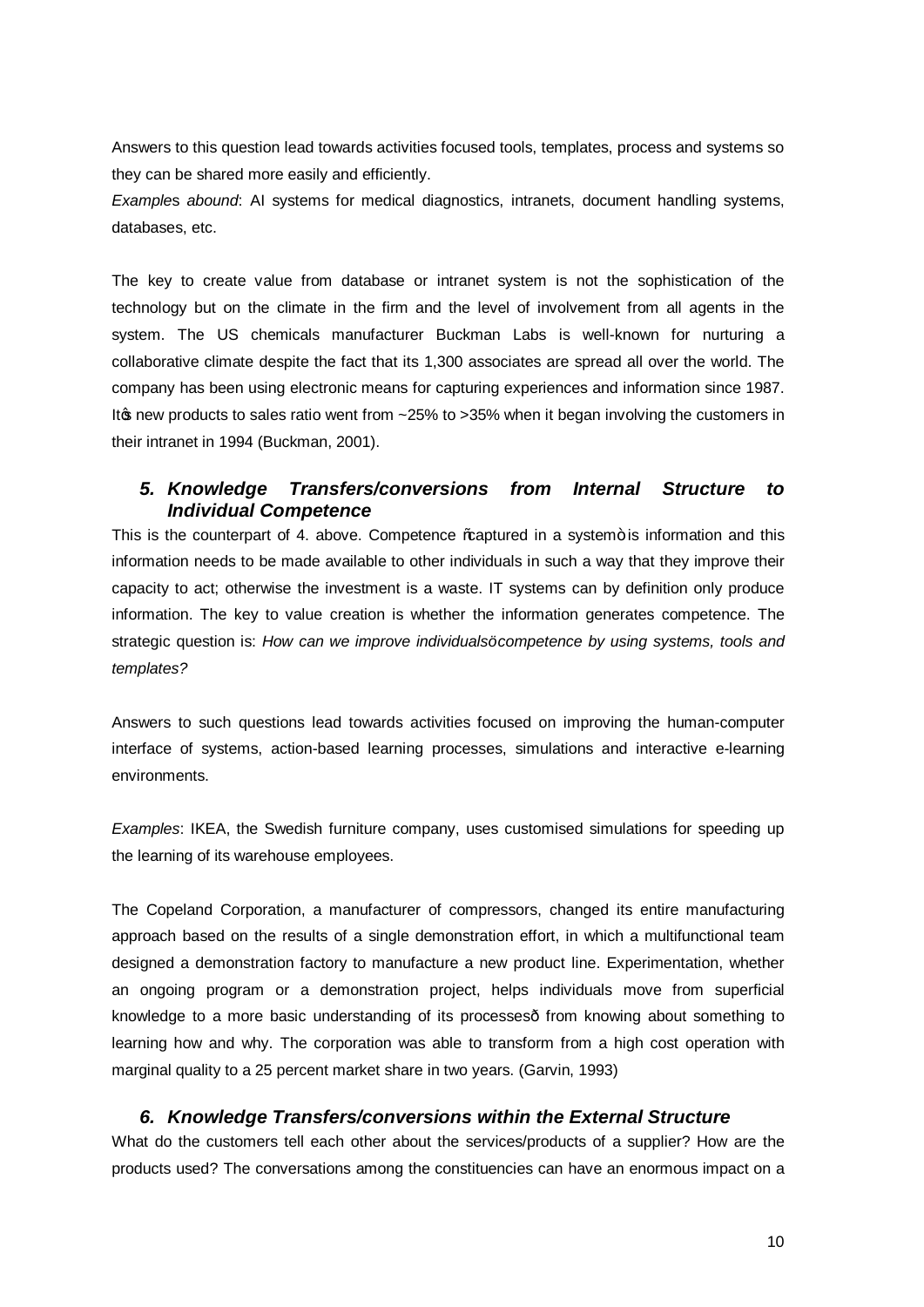strategy of a company. Strategy formulation from a knowledge perspective adds a richer range of possible activities to traditional customer satisfaction surveys and one-way PR-activities. The company can support the competence growth of customers and influence how competence is transferred also between the stakeholders in the external structure. The strategic question is: *How can we enable conversations among the customers, suppliers and other stakeholders to improve their competence to serve their customers?*

Answers to such questions lead towards activities focused on partnering and alliances, improving the image of the organisation and the brand equity of its products and services; improving the quality of the offering; conducting product seminars and alumni programs.

*Examples*: Danish biomedical producer Novo actively engages in building local communities to improve the image of its products in its local community. Book publisher Berrett-Koehler runs seminars for its book buyers featuring its authors as speakers.

*7. Knowledge Transfers/conversions from External to Internal Structure* Knowledge Transfers/conversions from External to Internal Structure are concerned with what knowledge the organisation can gain from the external world and how such new knowledge can be converted into action. *The strategic question is: How can competence from the customers, suppliers and other stakeholders improve the organisation's systems, tools & processes and products?*

Answers to such questions lead towards activities focused on empowering call centres to interpret customer complaints, creating alliances to generate ideas for new products, R&D alliances, etc.

*Example*: Frito-Lay, the US potato chips maker provides an interesting case of product differentiation of a commodity. The company uses its sales force to collect data about their customers. The data are analysed and fed back to their sales people empowering them with superior customer knowledge and competitive intelligence. Frito-Lay representatives not only use the information themselves, but they also give it away for % the et provided the shop buys their potato chips rather than their competitiorsq

# *8. Knowledge Transfers/conversions from Internal to External Structure*

This is the counterpart of 7. above. The strategic question is: *How can the organisation's systems, tools & processes and products improve the competence of the customers, suppliers and other stakeholders?*

Answers to such questions lead towards activities focused on making the organisation  $\phi$  systems, tools & processes effective in servicing the customer, extranets, product tracking, help desks, ebusiness, etc.

*Examples*: Ernst & Young has created a tax and legal database, "Ernie", which allows its clients to tap into the data sources used also by its own consultants.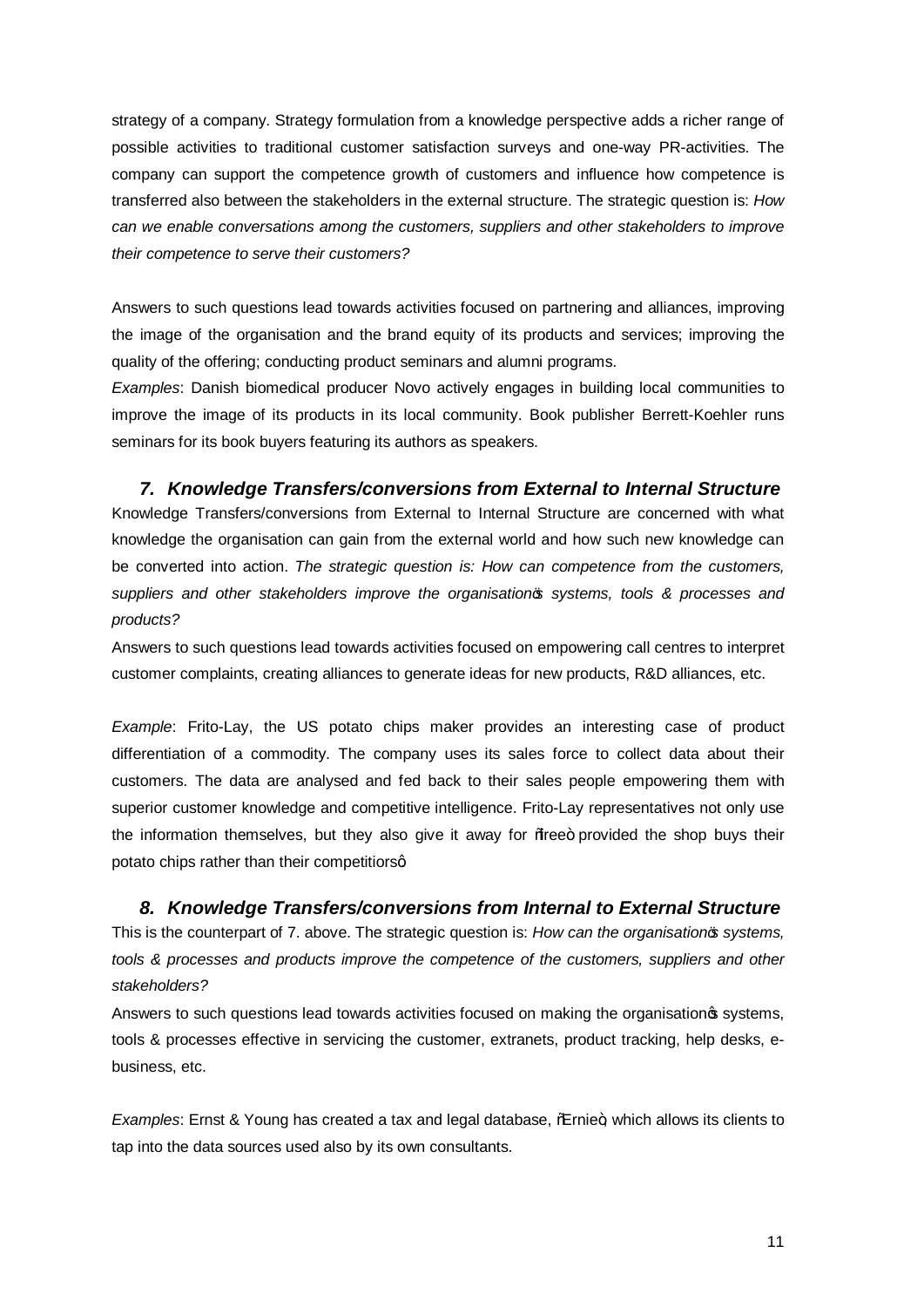Ritz Carlton, the hotel chain renowned for its service, has installed a customer information database with global access. All staff are required to fill in cards with information from every personal encounter with a guest. These data plus guest profiles are stored and made available to staff in order to ensure personal treatment of all guests.

### *9. Knowledge Transfers/conversions within Internal Structure*

The internal structure is the supporting backbone of the organisation. The strategic question is: *How can the organisation's systems, tools & processes and products be effectively integrated?*  Answers to such questions lead towards activities focused on streamlining databases, building integrated IT systems, improving the office layout, etc.

*Example*: Again, this is a field dominated by Enterprise Systems and other company-wide IT solutions. KnowledgeCurve, PricewaterhouseCooperos intranet integrates several thousands of databases previously held individually or locally.

### *10. Maximise Value Creation – See the Whole*

The nine knowledge transfers/conversions exist in most organisations. However, they tend not to be coordinated in a coherent strategy, because management lack the full perspective that a knowledge-based theory may give them. Most organisations also have legacy systems and cultures that block the leverage. Therefore many of good initiatives go to waste or neutralize each other.

Investment in a sophisticated IT system for information sharing is for instance a waste of money if the organisation os climate is highly competitive . only junk will be shared. Reward systems that encourage individual competition will effectively block efforts to enhance knowledge sharing. Lack of standards and poor taxonomies reduce the value of document handling systems. A program for knowledge sharing with customers is neutralised by red tape protecting commercial secrets. Efforts to use ex-employees for building marketing relationships are useless if people leave the firm alienated or alumni programs are delegated to the administrative function. Data repositories do not improve individuals gcapacity to act unless the databases are made highly interactive.

The Affärsvärlden case (see below) illustrates how important it is to integrate all activities in a strategic framework, so they leverage each other and do not neutralise investments made in other areas.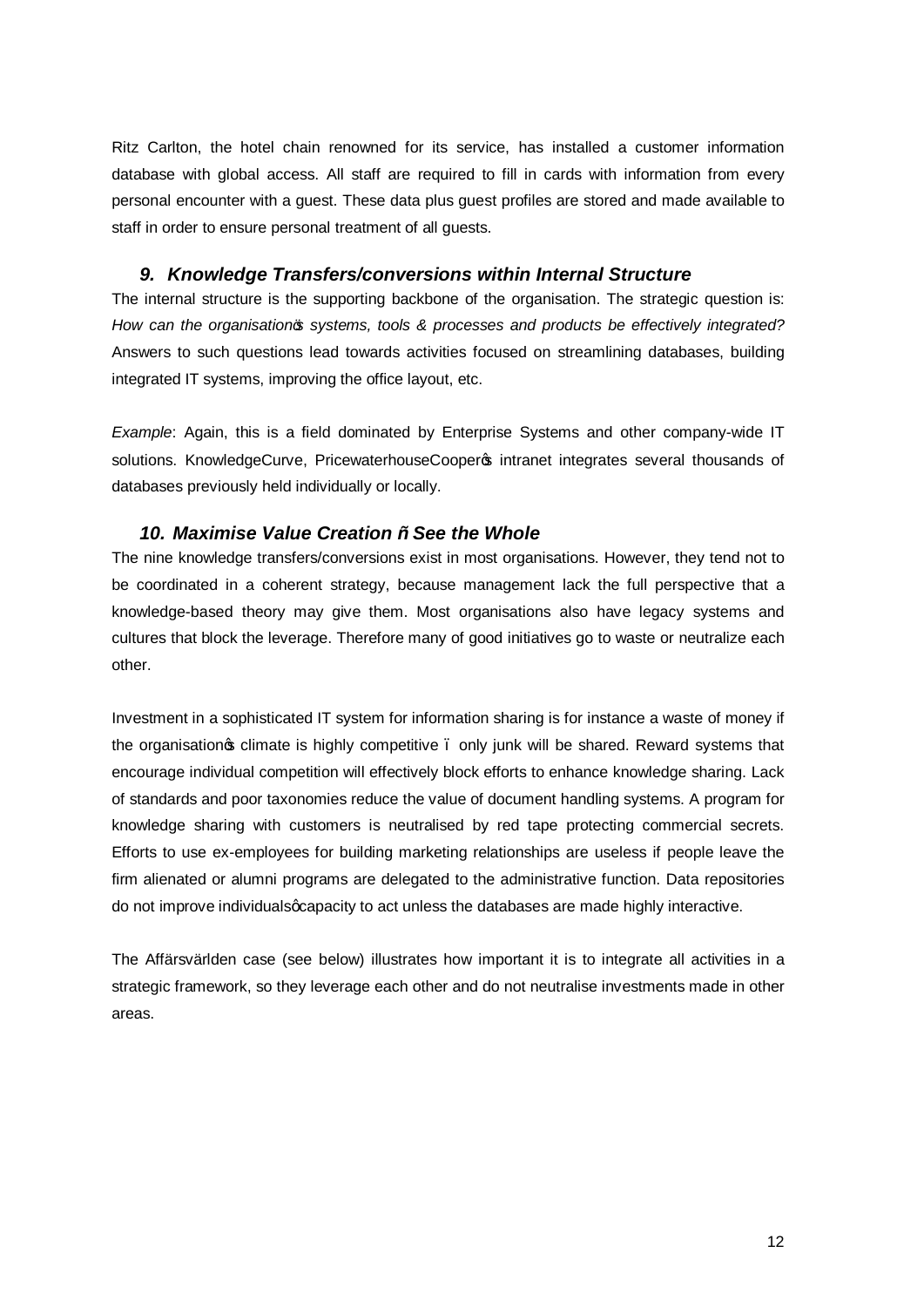

**Figure 3. The Ten Knowledge Strategy Issues**

#### *Affärsvärlden's Knowledge-based Strategy*

The competition between the two weekly Swedish business magazines Affärsvärlden (AFV) and Veckans affärer (VA) offer a vivid illustration of the value of a knowledge-based strategy in publishing, one of the oldest industries on earth. There are substantial advantages of scale in the printing process, since loading the press with plates and paper and adjusting it represents a large fixed cost; after that, the marginal cost of printing the second copy is no more than maybe 10% of the average cost. Thus the larger the imprint, the lower the cost per page. The leverage is not as extreme as copying a CD, but not far from it.

The cost advantage enjoyed by a larger paper enables it to hire good journalists and maintain a higher overall level of editorial quality. This can be a ticket to a virtuous circle of more readers who provide more resources, which enable better quality, which attracts more readers, etc.

Even if the smaller magazine keeps lower prices than the larger, the larger and (for the magazine) more profitable advertisers tend to prefer to place their ads in a large magazine,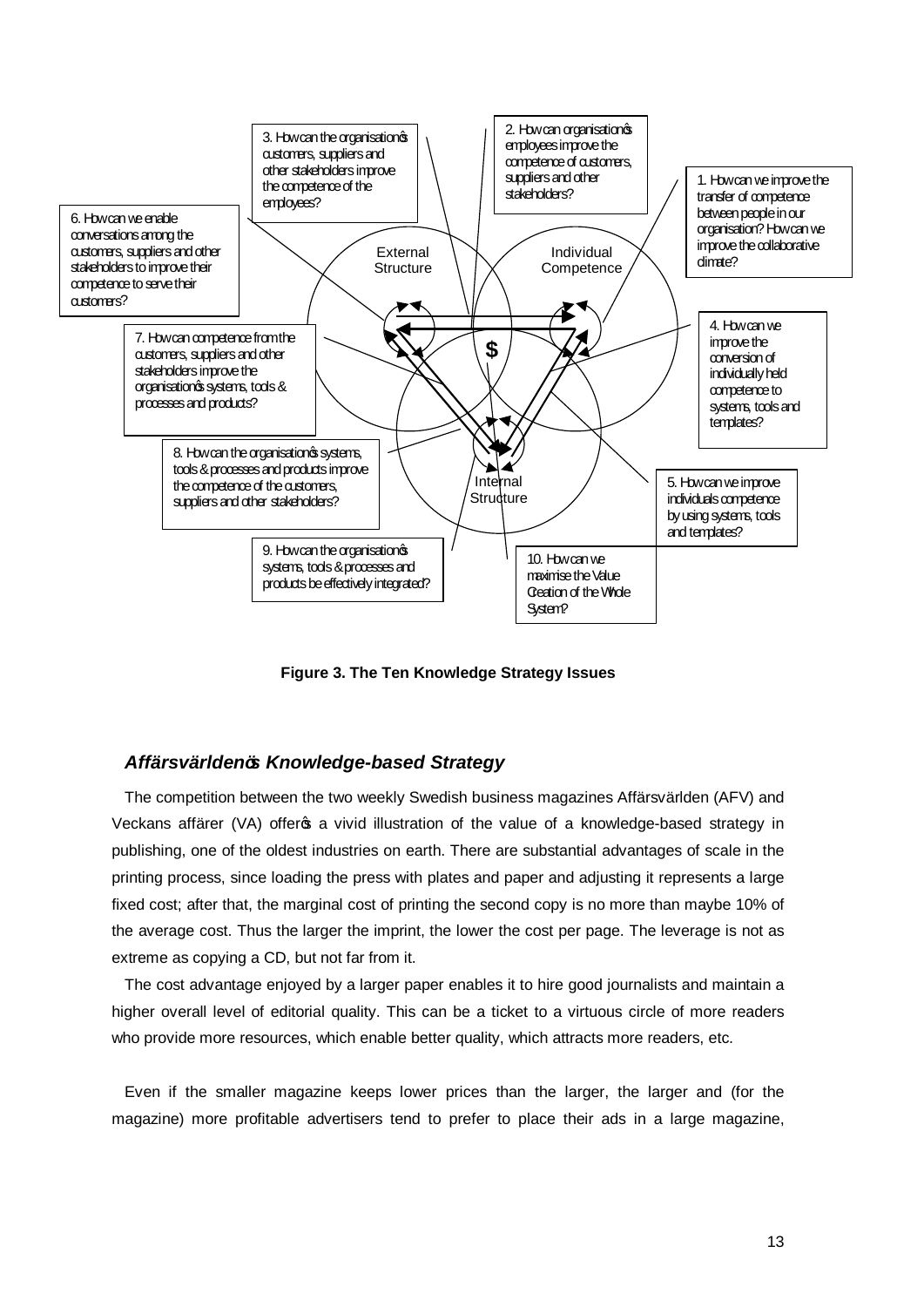because it gives them access to a larger audience. Publishers know that, once established, the largest newspaper or magazine in a market is a licence to print money.

AFV, being less than one tenth the size of VA was close to bankruptcy in 1977. The printing costs alone were 30% higher for AFV, even though its pages contained only half as much fullcolor print as VA's. The journalos new owners in 1978 thus faced a formidable competitive barrier and had no alternative but to try a different strategy than VA. AFV adopted a more *knowledge based strategy.*

#### *Affärsvärlden´s Knowledge Strategy*

The knowledge strategy gave Affärsvärlden a distinct competitive advantage on the market for financial information. The strategy and some of the activities went against ‰mmon sense+ in publishing, but its ultimate success made Affärsvärlden a ‰ult publication+ in the 1980s and created a following among other journals and publishers in the country. A summary of Affärsvärlden´s knowledge strategy is found in Figure 4. below.

Sveiby (1994) identified two features that contributed most of the difference in margin during the period 1980 - 1993:

- **1. High editorial productivity.** In 1983-84 the AFV journalists wrote twice as many pages as their colleagues on the VA staff (133 compared to VA´s 62). This difference in editorial productivity was sustained for 15 years. The knowledge-based strategy initiatives were:
	- ® Recruit highly educated staff. AFV journalists had access to more expertise in-house because they all had MBAs or higher, whereas VA $\circ$  journalists rarely held such degrees. Higher education also gives competence in information processing.
	- ® Create Collaborative climate. No individual by-lines on the articles reduced the traditional competitive climate among journalists. Articles written by teams, % agovbacking+ at interviews and master/apprentice model supported tacit knowledge transfer. Open office design (also in sales departments and for managers) supported informal information knowledge transfers/conversions.
	- ® Build flat organisation. Visible managers, employee ownership and profit sharing contributed to a shared vision and the collaborative climate.
	- ® Invest in new editorial technology. AFV was at least one year faster than the competitor VA, sometimes 2 years, in implementing the new technologies that revolutionised publishing during the 1980s.
	- Computerise analytical models. AFV $\circ$  analysts were early in computerising their analytical models and basic number crunching. Computerisation freed up time to do more qualified analyses.
- **2. Low Staff turnover.** The financial markets in the 1980s were exploding (such as the IT markets in the 1990s) and AFV $\sigma$  financial analysts were prime targets of the investment bankers. The *ownership model* and the *collaborative culture* were the strategic initiatives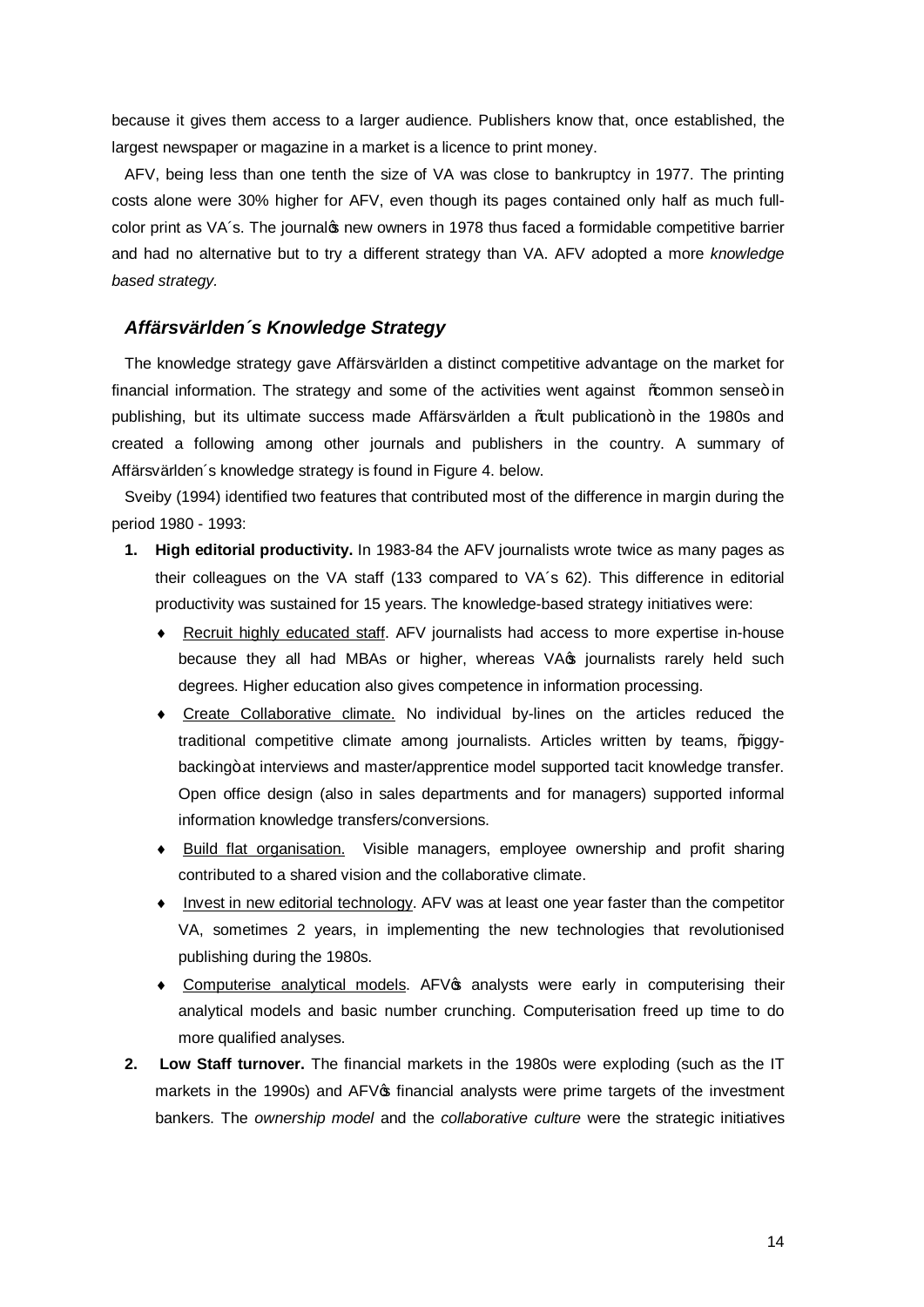that worked as % polden handcuffs+ and kept the staff turnover at 5-7% throughout the whole period, while VA suffered at least twice the turnover.



#### **Figure 4. Affärsvärlden's Knowledge-based Strategy**

AFV proved the value of its strategy by being more profitable than VA almost the whole period, see below, figure 5.

When the depression of the nineties hit the Swedish financial markets, both magazines came under heavy pressure. VA was hardest hit because its editorial concept involved high fixed costs. AFV had lower fixed costs and a much more flexible concept and was thus able to adjust rapidly by reducing the number of pages and cutting down its fixed costs. AFV continued to operate at a profit while VA went into the red.

*Veckans Affärer*´s problems caused its publishers to decide, with effect from March 1994, to split it into two journals: a smaller, cheaper weekly with a different concept and a more expensive monthly.

After 18 years (!) of single-minded head-on competition, AFV had forced the leader to move out. Affärsvärlden continues to this day (year 2001) to be one of the most profitable weeklies on the Swedish market.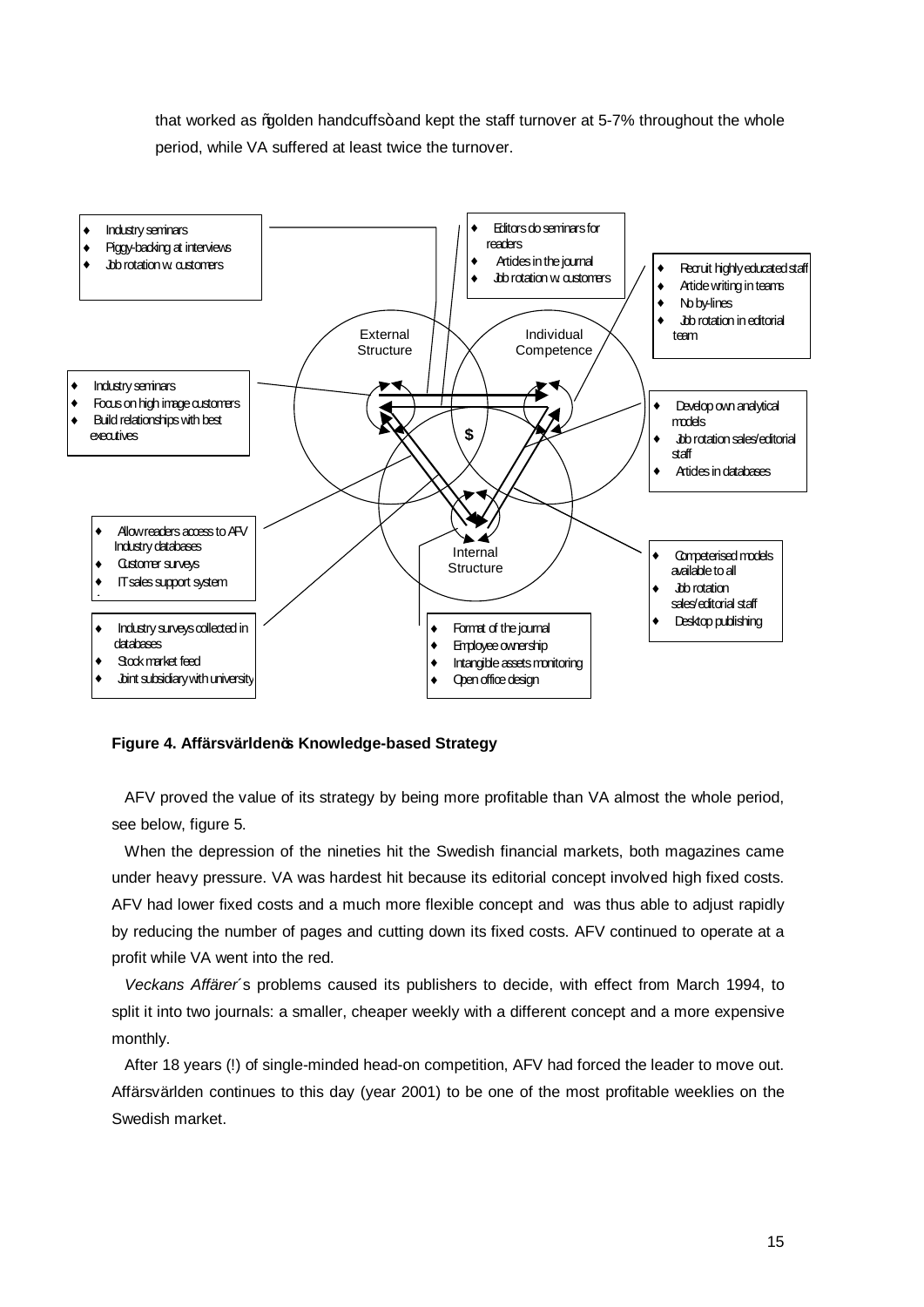

**Figure 5. Affärsvärlden maintained a higher profitability than the main contender Veckans affärer during most of the period.**

# *Implications for Future Research*

This article is seeking to explore the practical implications of an epistemological approach to strategy formulation. In doing so it tries to expand the field of Knowledge Management and Intellectual Capital beyond its operational and often inwardly technological focus to encompass the possibility of a new theory of the firm. It is beyond the scope of a single article to more than scratch the surface of the far-reaching topic. Whether the approach is fruitful and whether the theories will stand a closer empirical and theoretical scrutiny are questions for future research.

END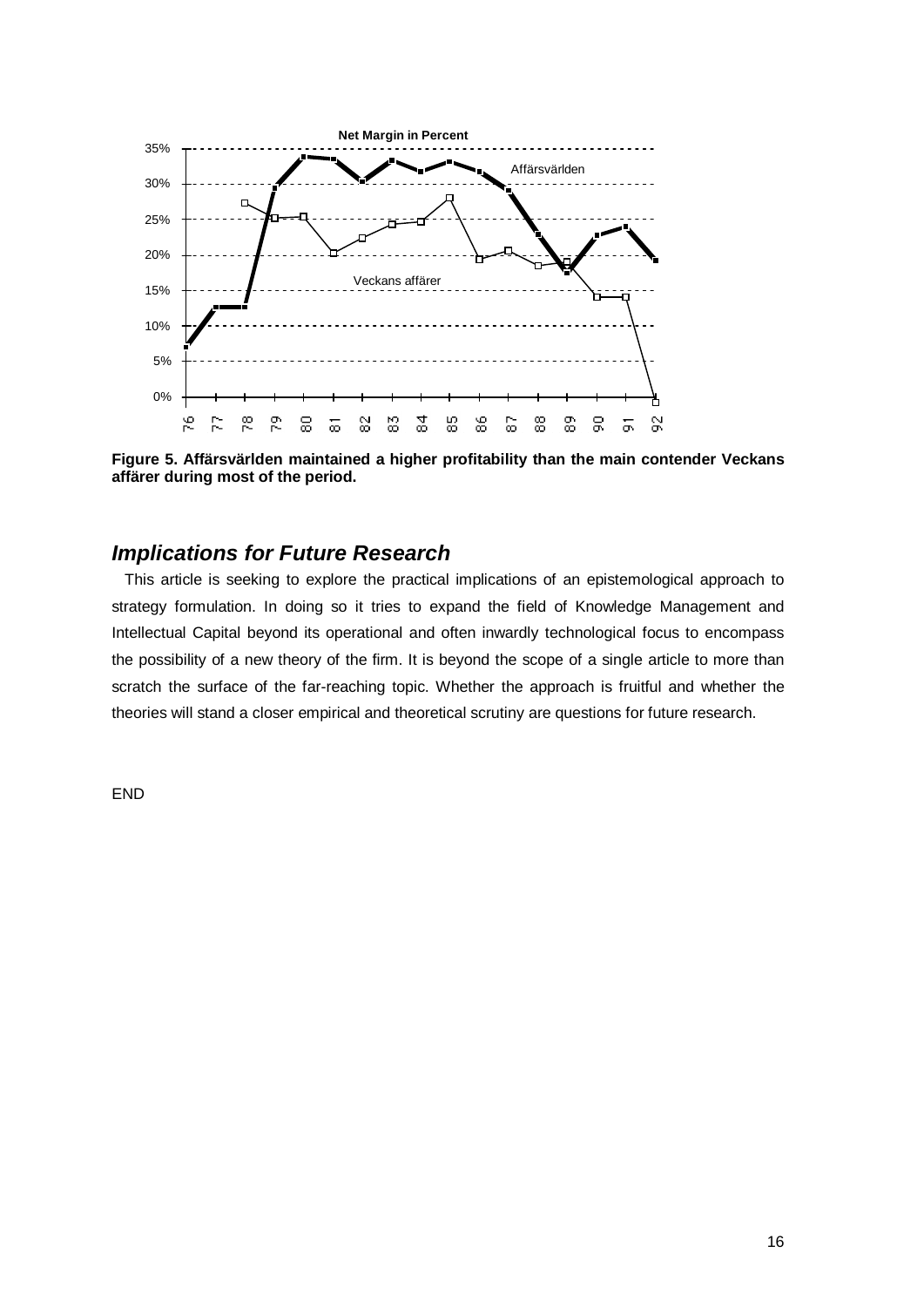# *References*

- Allee V. (2000): *[Reconfiguring the Value Network](http://www.sveiby.com.au/Allee-ValueNets.htm)*, Jrnl of Business Strategy, Vol 21, N 4,2000
- Blackler F. (1995): *Knowledge, Knowledge work and organisations: an overview and*

*interpretation.* Organisation Studies vol 16 (6) 1021-46

Buckman R. (2001): Presentation in Sekunda, South Africa

Fambare A. (1989): *The Trust Gap*, Fortune, December 4

Ford C. & Gioia D. (ed. 1995): *Creative Action in Organizations – Ivory Tower Visions and Real World Voices*. Sage USA.

Garvin (1993): *Building a Leaming Organisation*, Harvard Business Review, July-August 1993 Glasersfeld E. von (1988): *The Constructon of Knowledge, Contributions to Conceptual Semantics.* Intersystems Publications, Salinas California.

Hall (1992): *The strategic analysis of intangible resources*. Strategic Management Journal, vol 13 pp135-144.

Hamel G. & Prahalad C.K (1990): *The Core Competence of the Organisation*. HBR May-June1990.

Harari O (1994) *The Brain-Based Organisation*, Management Review, June

Huener L, von Krogh G., Roos J. (1998): *Knowledge and concept of trust*. In Krogh, Roos, Kleine (ed. 1998) Knowing in firms, Understanding, Managing and Measuring Knowledge, Sage London IDC (2000*): Worldwide Knowledge Management Services Spending Will Exceed \$12 Billion by 2005.* http://www.idcresearch.com/Services/press/PR/GSV060501pr.stm

LaBarre P (1994): *The Dis-Organisation of Oticon*, Industry Week, July 18

Maturana & Varela (1980): *Autopoeisis and Cognition*. London Reidl

McLuhan M. (1967): *Media* . Pan Nordstedts.

Nonaka & Takeuchi (1995): *The Knowledge Creating Company*. Oxford University Press

Polanyi M. (1958): *Personal Knowledge*, Routledge&Kegan Paul.

Porter M. (1980): *Competitive Strategy* New York Free Press

Simon Herbert (1982): *Models of Bounded Rationality*. Volume 2. MIT Press.

Sveiby (ed 1989): *Den osynliga balansräkningen* (+The Invisible Balance Sheet+), Affärsvärlden-Ledarskap

Sveiby (1992): *[Strategy formulation in Knowledge-intensive industries.](http://www.sveiby.com.au/KnowledgeStrategy.htm)* In Hussey (ed)

International Review of Strategic Management vol 3, 1992.

Sveiby KE & Risling A (1986): *Kunskapsföretaget*, (The Knowhow Company) Liber.

Sveiby KE & Lloyd T, (1987): *[Managing Knowhow](http://www.sveiby.com.au/ManKnowHow.htm)*, Bloomsbury London.

Sveiby KE (1990): *[Kunskapsledning](http://www.sveiby.com.au/Kunskapsledning/KunskLedning.htm)*, (Knowledge Management) Ledarskap Stockholm

Sveiby KE (1994): *[Towards a Knowledge Perspective on Organisation](http://www.sveiby.com.au/Towards.htm)*. University of Stockholm PhD dissertation.